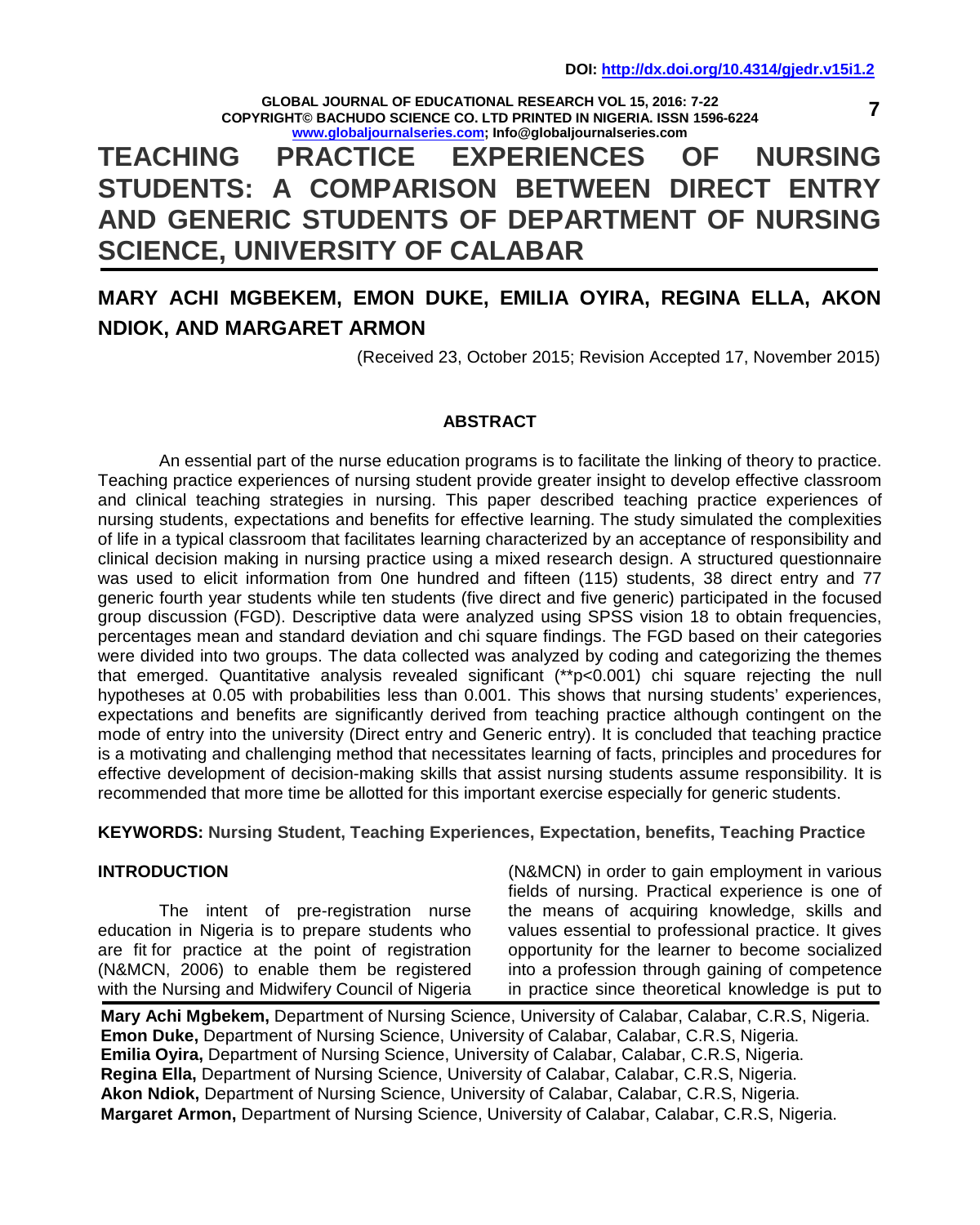use for the benefit of the learner and consumer. During field-based experience, learners have the opportunity to use their teaching practice experiences to regularly apply pedagogical theory and course learning to assist them to develop as skilful, knowledgeable and reflective thinkers, a tool essential in nursing practice. The reflective mind enables them develop questioning ability that improves practice. Teaching is a human activity, a social phenomenon and a system of actions designed and intended to bring about learning. Professional teaching is an intenti onal activity that aims to facilitate learning charac terizeby an acceptance of responsibility, commit ment and accountability (Manion, 2011). Penn, Wilson & Rosseter (2008), Berwick, 2011) state that "teaching is a rich and rewarding pursuit for nurses looking to share their clinical expertise with those entering the profession or nurses returning to practice with advanced preparation". One of the strongest motivators to teach is that teaching provides an opportunity to influence student success and shape the next generation of nurses. As an educator, one can model professional values and skills, and ultimately influence the quality of care provided by future nurses.

Client teaching according to Quinn (2001) is a major aspect of nursing practice and an independent nursing function. The importance of client teaching is stressed by the America Hospital Association in 1992 with a Patient Bill of Right; mandating client education as a right. Legislation related to Nursing includes teaching as a function of Nursing, thus making teaching a legal and professional responsibility (American Association of Colleges of Nursing (2008a & 2008b, America Nurses Association, 2010).

# **REVIEW OF RELATED LITERATURE**

Teaching practice is an essential component of nurse education as it creates a perfect simulation practicum setting that encompasses th e promotion of cultural diversity. Teaching is a rich and rewarding pursuit for nurses looking to share their clinical expertise with those entering the profession or nurses returning to practice with advanced preparation (Herinckx, Munkvold, Winter, & Tanner, 2014). One of the strongest motivators to teach is that teaching provides an opportunity to influence student success and

shape the next generation of nurses. Teaching is a rich and rewarding pursuit for nurses looking to share their clinical expertise with those entering the profession or nurses returning to practice with advanced preparation. As an educator, one can model professional values and skills, and ultimately influence the quality of care provided by future nurses (Bartels, 2007).

Kiggundu & Nayimuli (2009) state that te aching practice is a teaching/learning method that combines powerful educational technologies and proven learning strategies to build a self paced technology-enhanced environment. Stover (2008), sees teaching practice as a two-way learning experience in the field-based program since students being taught also have something to contribute. He further asserts that teaching within a particular environment for a required minimum of contact hours enabled students to engage in teaching experiences in a safe place where they are supported. Manion (2011), states that effective learning occurs when learners are properly coached and groomed for their expected roles performance. During the nurse preparation periods, Manion (2011) opined, two major things are established (the formation of relationships and the application of principles of motivation) since teaching activities require the ability to understand facts, appreciate the implications and assume responsibility to consequences of decision making during teaching within the context of a contrived but an authentic situation so as to become competent, assertive and efficient teachers/caregivers in the work environment after graduation.

Bell, (2004), Bartels, (2005) assert that teaching practice with the support of a mentoring teacher provides the student teachers a field based program opportunity to use the teaching practice experiences to regularly apply educational theory and course learning to develop skillful knowledgeable reflective professionals (nurses). Mentoring teachers thus play key role in the student teacher's education process and help in stepping up efforts to mentor nursing students and enlighten them about the many benefits that come with a teaching while caring (Bartels, 2007, Maphosa, Shumba & Shumba, 2007).

A favorable and helpful learning setting for nursing students, Mabuda, Potgieter & Alberts (2008), Wanekezi, Okoli & Mezieobi (2011) say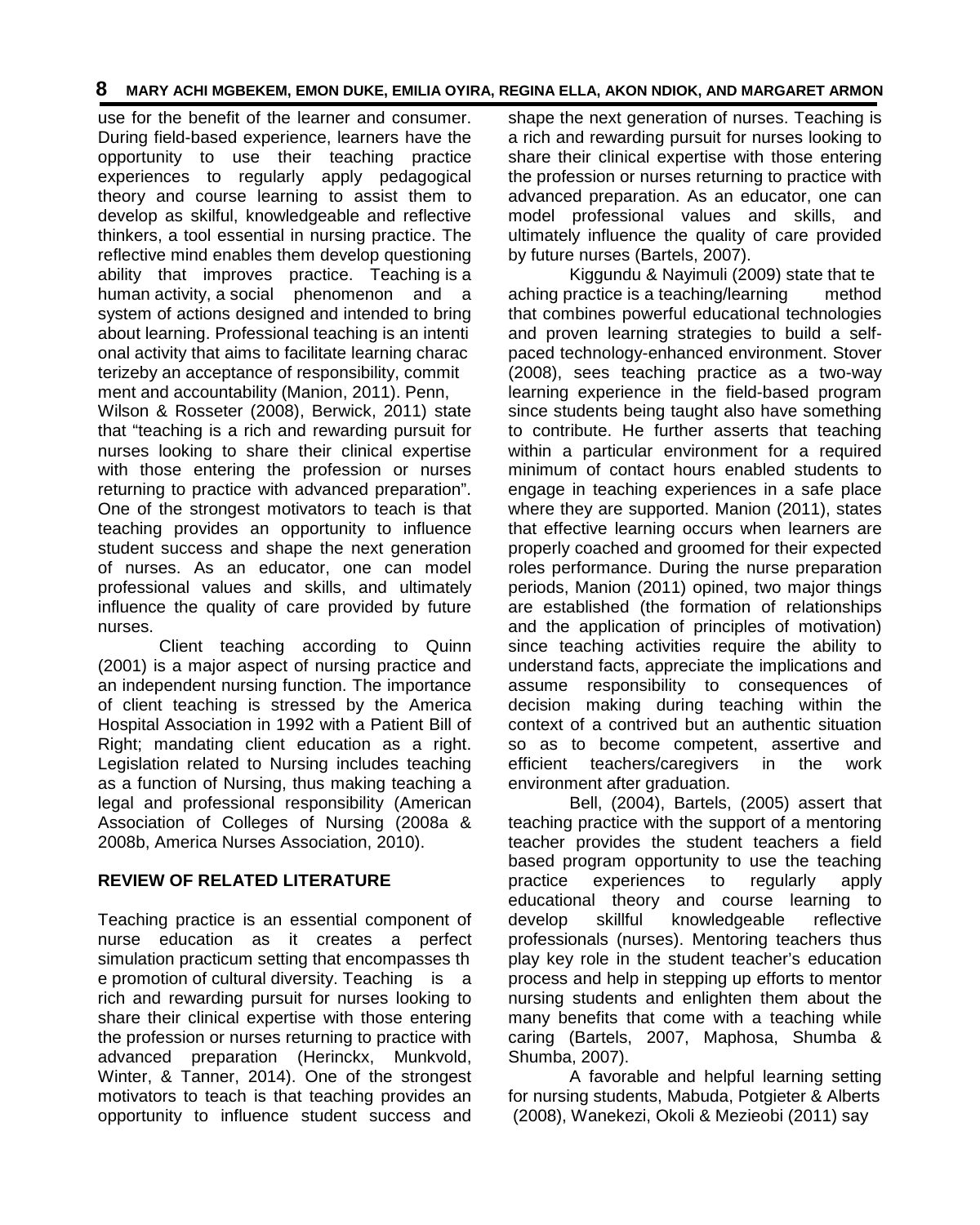depends on the availability of placement support systems, like schools, supervision, mentorship an d relationships between the faculty members and nursing students. Learning in practice placement require conducive environment that provides the appropriate support from skilled practitioners and educators and encourage feedback to the mentoring teacher on advise, correction and suggestions to improve classroom management skills. A practice setting rich in learning experiences, but lacking a supportive environment, discourages the learning in seeking experience and results in the loss of learning and growth opportunities. Practical teaching in nursing is important because the teaching/learning process involves dynamics interaction between teachers and learners as each participant communicates information, emotion, perception and attitude.

These activities of nurse education range from formal academic type of teaching through to the impromptu teaching that occurs spontaneously in the day-to-day work (Quinn, 2000 Maloney, 2008). This teaching method is based on the belief that learning is most efficient and effective when it is situated in realistic settings where learners are clear, not only about the reasons for learning but the context or the ecology of their learning environment. Teaching practice thus creates situations that are not only motivating and challenging, but that necessitates learning of facts, principles and procedures, especially when a Goal-Based Scenario (GBS) is used (Wanekezi, Okoli & Mezieobi, 2011). A Goal-Based Scenario (GBS) is essentially a simulation in which learners assume a main role (Quinn, 2001, Wanekezi, Okoli & Mezieobi, 2011).

# **THEORETICAL FRAMEWORK**

Constructivism Theory (Concept to Classroom, 2004) was adopted for the study**.** Constructivism Theory is a holistic approach to Teaching and Learning. The theory is based on observation and scientific study about how people learn. It says that people construct their own understanding and knowledge of the world, through experiencing things and reflecting on those experiences. In the classroom, the constructivist view of learning can point towards a number of different teaching practices. In general sense, it usually means encouraging students to

use active techniques (experiments, real-world problem solving) to create more knowledge and then to reflect on and talk about what they are doing and how their understanding is changing.

# **TEACHING PRACTICE ESSENCE**

In nursing, the "goal" of the students is to accomplish the mission or task associated with the main role in a given scenario. In order to achieve this goal, American Nurses Association (2010) asserts that learners should be prepared adequately to meet with challenges of current healthcare trends to cope and compete favourably in the healthcare market after acquiring knowledge, skills and judgment abilities to enhance role performance of professional issues. Goals in this context refer to the successful completion of the task at hand, not the achievement of grades. Quinn (2001) asserts that setting goals motivate learners to "learn by doing." Teaching practice is usually organized to accomplish goal targeted learning outcomes as it is organized around "performance" skills. This action enables the specified task be performed b y the learners (student). Teaching practice thus p rovides opportunity for a prospective nurse to pla n lessons and experience what it takes to be in c harge of a group of people while under the super vision of a more experienced teacher (Buerhaus, Staiger & Auerbach, 2008, Wagaman, 2010)

Although teaching practice is an important learning method, it has been observed that many students during this exercise report experiences they never envisaged before going to the field. These include feeling overwhelmed with requirement for teaching, feeling of lack of adequate preparation for the new assignment as teachers, stage fright to be in control of the class and surprised by the intense course work required, time needed to prepare lesson notes, of the notes by supervisors, anticipated opportunities for actual teaching sessions that often results in tension and fear of the outcome of the teaching (Siler and Kleiner, 2007, Solem and Foote, 2004). Given the critical importance of practical nurse education, understanding these issues is essential to creating approaches that would enhance and strengthen the quality of teaching and learning among nursing students.

This mixed study was therefore designed to explore nursing students experiences (NSTE)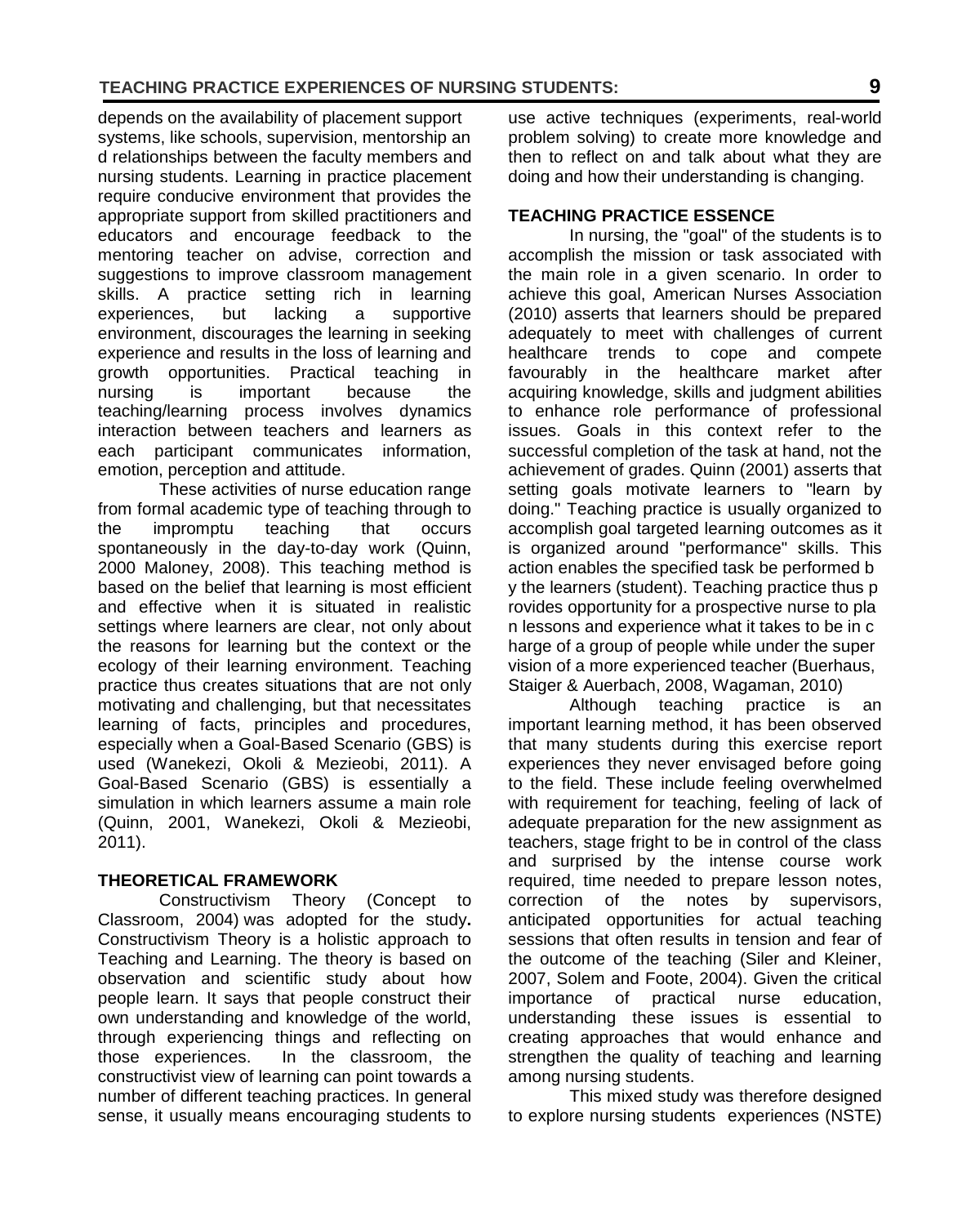during teaching practice, with a view to identifying problems that need intervention for subsequent group of students.

#### **PURPOSE**

The purpose of the study was to explore the experiences of nursing students during teaching practicum.

The objectives of the research were to:

- Explore the experiences of student nurses during clinical practice.
- Identify factors associated with improvement of learning during teaching practice.
- Determine perceived benefits from teaching practice

# **RESEARCH QUESTIONS**

The following research questions were asked to guide the study.

- What experiences do nursing students benefits describe during teaching practice?
- How do these experiences compare to their expectations and needs?
- What do nursing students benefit from the mentors/preceptors experiences during teaching practice?

# **Hypothesis**

are no significant experiences, expectations and benefits derived from teaching practice by nursing student teachers.

#### **Delimitations of the study**

This study focused only on fourth year nursing students in the department of Nursing Science, University of Calabar, Nigeria. The findings could therefore not be generalized to other Universities offering nursing programs.

#### **METHODS**

#### **Research design**

The purpose of the study was to explore the experiences of nursing students during teaching practicum using a mixed research method. The selection criterion for the study was based on the research participants being fourth year nursing students on teaching practice. One hundred and thirty (130) students were asked to participate through a letter of invitation that informed them of the research theme. One

hundred and twenty five (125) students accepted the invitation to participate in the study. One hundred and fifteen were purposively given questionnaire while 10 participants were involved in focused group discussion. The participants were posted to different health institutions of learning in Calabar for the teaching practice. They were briefed on the purpose of the study and duly informed that participation was voluntary and participants' identity will not be revealed to maintain confidentiality.

#### **Data collection**

Data collection for the study was through a 27- item questionnaire with nine (9) items each for experience, expectations and benefits. Section A elicit information on socio-demographic data of the students, section B sought information on teaching practice experiences, areas of expectations expressed by the students and of teaching practice using the questionnaire items. An adapted Likert scale was used and the response weightings were Strongly Agree  $(SA) = 4$ , Agree  $(A) = 3$ , Disagree = 2, Strongly Disagree  $(SD) = 1$ . The average of these points is  $2.50(4 + 3 + 2 + 1) = 10/4 = 2.50$ . This was used in data analysis. A 27 item questionnaire validated by three experts had a Cronbach Alpha co-efficient of 0.87 degree of reliability from a pretest administered to twenty students run from outside the actual sample for the study. Data were collected by the researchers distributing the questionnaire and same retrieved on the spot.

The phenomenological data was collected through focus group discussion using the research questions as a guide. One focus group interview was conducted in 2013 academic session as students were at that time on field practice. Two categories of students participated in the group discussion session. Generic students (these are students that came direct from secondary schools) and direct entry (those with basic nursing education). Invitation to participate was through a letter given to ten (10) students (5 direct entry and 5 generic) who accepted to participate in the study. The researchers created a forum for questions and answers for the anticipated participants regarding the study. This forum provided a perfect face-toface opportunity to give the consent letters. A date and time for the interview was chosen by the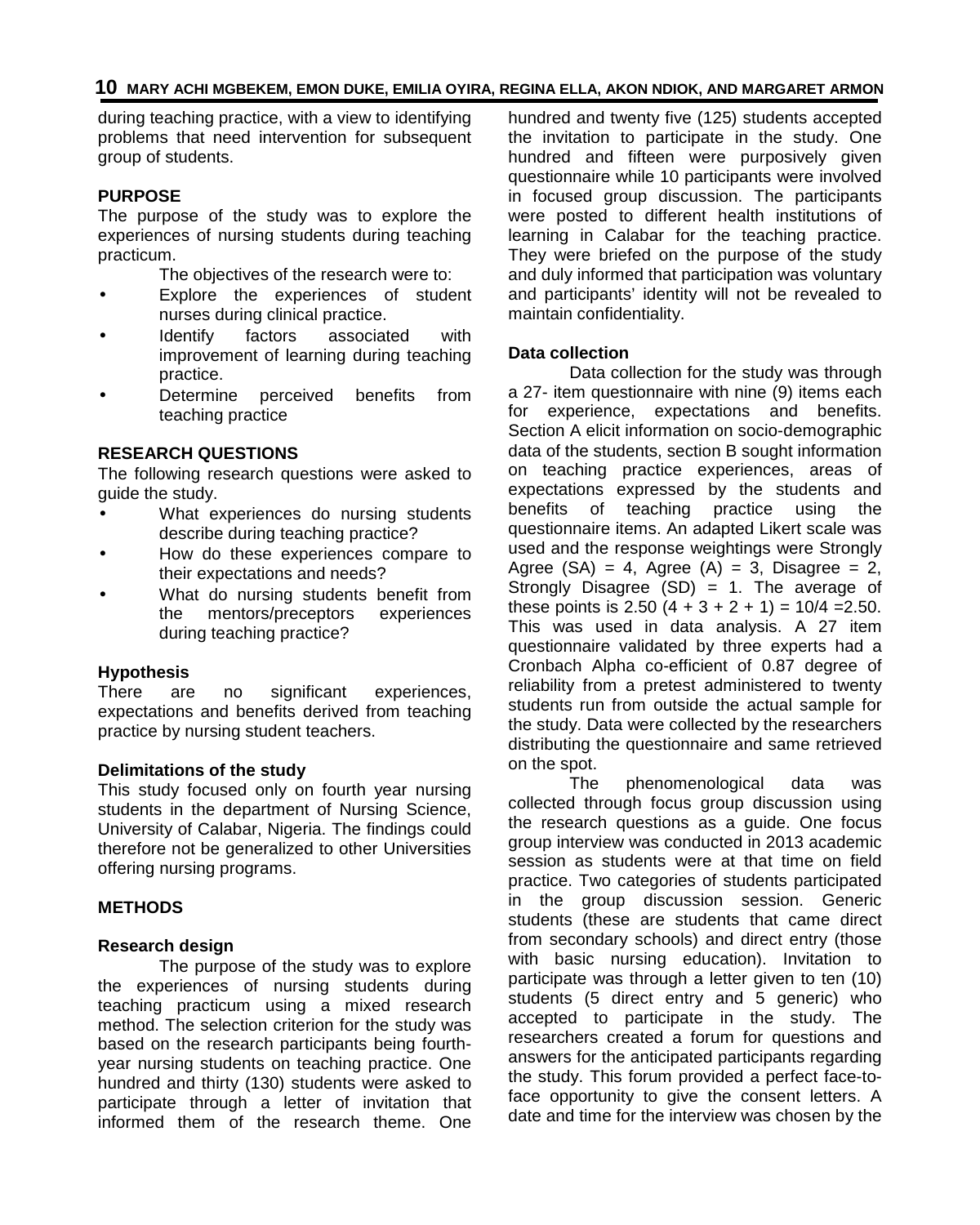participants and the researchers. A confidentiality agreement was signed by one member of each focus and the lead author of the study. Phenomenological interview was used to collect the data because it provides participants with the opportunity to fully describe their experiences (Munhall, 2001). The interviews took place in the department of Nursing Science to allow of nursing data generation take place in a familiar setting sin ce personal meaning is tied to background (Burn & Grove, 2009). The background is important in o rder to uncover and understand the participants'

experiences and perspectives within this context. The researchers established rapport with the groups and ensured that the interview began with a clear direction and an indication of the themes to be explored (Burn & Grove, 2009). Ground rules were made for the focus groups to ensure students knew what to expect. The groups were informed that confidentiality relating to any information shared during the interview and the study in general was important. They were also reminded of their right to decline to answer any question. The interview took one hour ten minutes per group. Each focus group was asked an open-ended question and allowed to discuss freely while using prompts and probes linking to the four themes.

# **Data Analysis**

Descriptive data analysis using mean rating was adopted. The decision role is that a mean of 2.50 and above indicates agreement with the item statement. The null hypothesis was tested using chi square Analysis at P < 0.05 level of significance. Qualitative data were analyzed using a thematic analysis of the interview transcripts. Initial coding was done with the transcripts read closely, line-by-line and the researchers. A selective (focused coding was done where the researchers used frequently appearing initial codes to sort and synthesize the data. Lastly there was the development of categories (themes) and analytical frameworks from the focused codes.

# **RESULTS**

Table 1 shows respondents' socio demographic data. Majority (67.57%) of the students were females, 34.78% between ages ranged 36-40 years, 27.83% between ages 25-30 years. Students' entry status showed that 66.96% of the respondents were generic students (students fresh from secondary schools) while direct entry students were those with RN (registered nurses), RM (registered midwives), RPN (registered psychiatry nurses) who are practicing as clinicians in different hospitals). Table 2a shows responses on general perception students teaching practice experiences. Questions regarding the ability to link theory to practice was expressed by 30.27%, strongly agreed response by direct entry students compared with 16.73% response by generic students. Acknowledgement that setting teaching goals, objectives and selection of subject matter not easy was expressed by 33.07% direct entry students compared with the generic students (16.53%). The generic stude nts' responses on preparation of lesson notes and acceptance of instructions, corrections, mutual respect and support from assigned mentors varied greatly from the direct entry group as shown on the table. Questioning as a method of evaluation for both teachers and learners was strongly affirmed by direct entry student 53.82% compared with generic students (7.08%). All students except 3.5% acknowledged that large number of students for practice teaching within a school reduces students' actual practice teaching contacts. Using of instructional materials to improve teaching and learning show direct entry 56.44% compared with 4.46%. Actual teaching although very difficult provides better experiences question show 52.72% strongly agreed response compared with 12.49% of generic students.

Responses on areas of expected improvement by students during teaching practice are shown on table 2b. The findings in the statements revealed that direct entry students are more likely to set goals and objectives to guide learning, build professional networks to share experiences, improve evidence-based practice and transfer theoretical knowledge to practice compared with generic students based on percentage of the responses and the chi square analyses that were significant (\*\*p<0.001) rejecting the null hypothesis at 0.05 level with probabilities less than 0.001. Develop questioning ability revealed direct entry (33.07 %) compared with generic (16.53%) strongly agreed responses with significant  $X^2 = 57.749$ , p = value 0.000. Learning the art of classroom and time management revealed 33.07% ability compared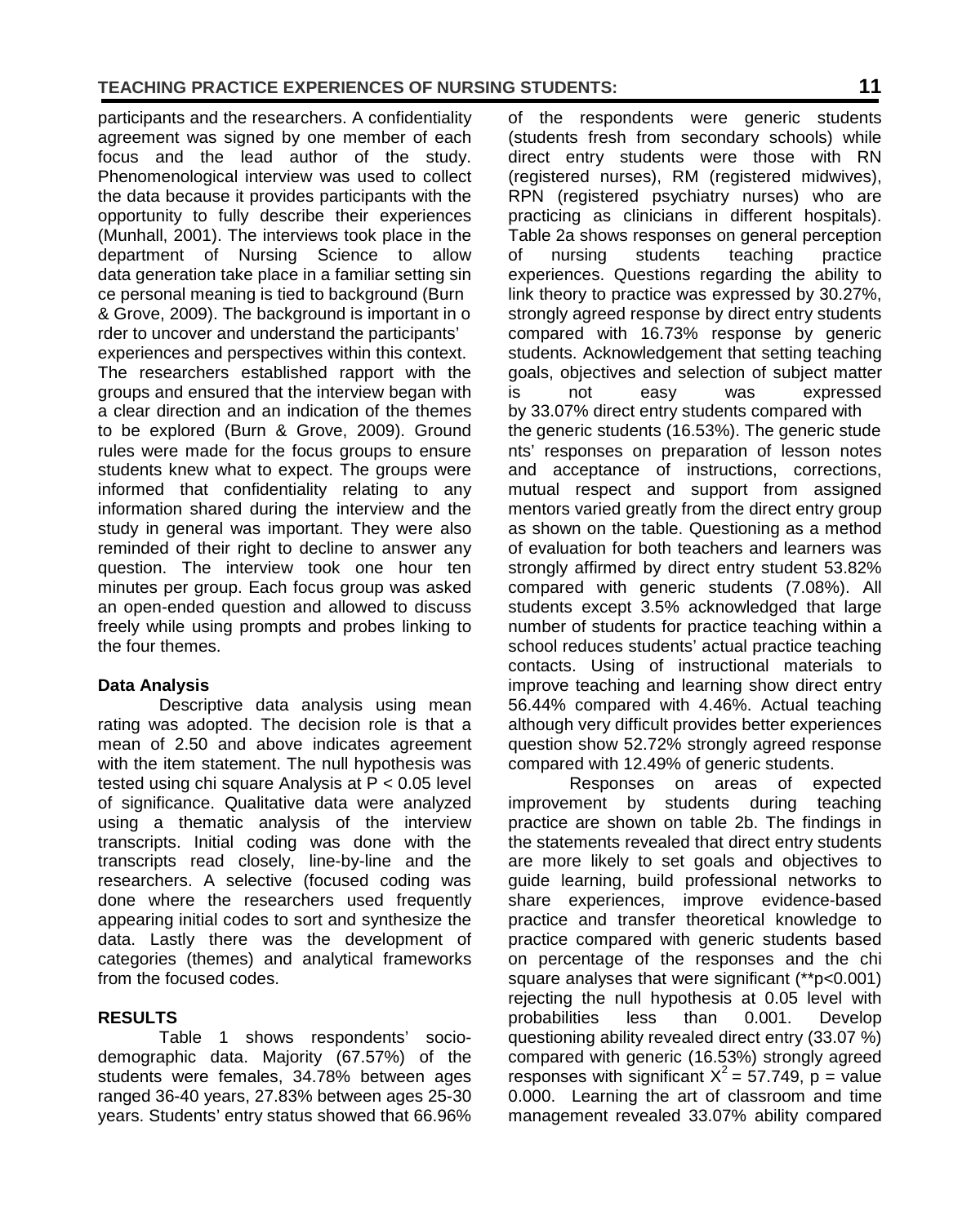with 16.53% by generic students. Expectations to develop effective communication skills based on audience and lesson prepared had 33. 09% for direct entry and generic 2.61 % strongly agreed response. Utilizing mentoring experiences for better teaching and improved personal learning showed that 33.04 % direct entry students' response affirmation compared with 6.96% generic strongly agreed response.

Benefits of teaching practice as a teaching/learning method is shown on table 2c. Although all students asserted that teaching practice help students to be resourceful and learn the art of time management to be prompt at school and dress decently, the strongly agreed responses showed that direct entry students had 37.78% response against generic students with 31.82%. Improved teaching using instructional materials was strongly agreed by direct entry

students (36.10%) compared with 15.20% recorded by generic students. Responses on lesson notes, actual participation in teaching practice and improvement of communication skills findings were direct entry stand at 33.07%, 51.53% and 19.38 while generic students showed 16.53%, 16.27% and 16.32% respectively.

Chi square analysis findings of experiences, expectations and benefits derived from teaching practice are presented on each table alongside the mean and standard deviation. This result implies that the null hypothesis is rejected while the alternate hypothesis is accepted. The implication of these results is that experiences, expectations and benefits are significantly derived from teaching practice by nursing students who participate in teaching exercise.

|                       |              | <b>CHARACTERISTICS</b> | <b>FREQUENCY</b> | <b>PERCENTAGE</b><br>(%) |
|-----------------------|--------------|------------------------|------------------|--------------------------|
| <b>SEX</b>            |              |                        |                  |                          |
|                       |              | Male                   | 25               | 30.43                    |
|                       |              | Female                 | 90               | 69.57                    |
|                       |              | total                  | 115              | 100                      |
| <b>AGE</b>            |              |                        |                  |                          |
|                       |              | 25-30                  | 32               | 27.83                    |
|                       |              | $31 - 35$              | 28               | 24.35                    |
|                       |              | 36-40                  | 40               | 34.78                    |
|                       |              | 41& above              | 15               | 13.04                    |
|                       |              | Total                  | 115              | 100                      |
| <b>MARITAL STATUS</b> |              |                        |                  |                          |
|                       |              | Single                 | 78               | 67.83                    |
|                       |              | Married                | 37               | 32.17                    |
|                       |              | Total                  | 115              | 100                      |
| <b>STUDENTS'</b>      | <b>ENTRY</b> |                        |                  |                          |
| <b>STATUS</b>         |              | *RN/RM/RPN             | 38               | 33.04                    |
|                       |              | Generic students       | 77               | 66.96                    |
|                       |              | Total                  | 115              | 100                      |

#### **TABLE 1:** SOCIO-DEMOGRAPHY DATA OF THE RESPONDENTS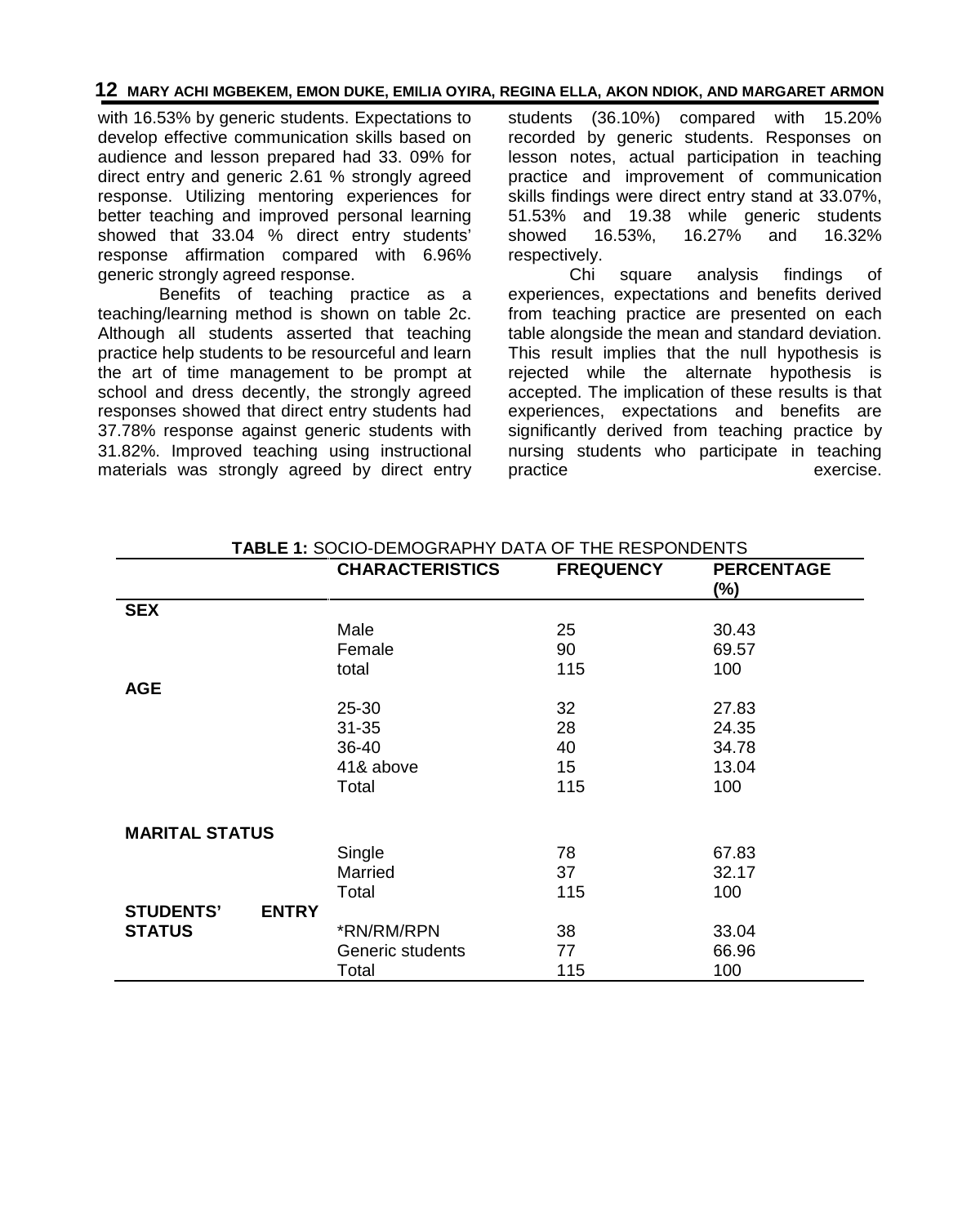**TEACHING PRACTICE EXPERIENCES OF NURSING STUDENTS: 13**

**Table 2a:** Nursing Student Experiences during Teaching Practice

| Item/options                                                                                                                                       | <b>Strongly Agree</b><br>Agree |              |             | disagree    |          | Disagree Strongly Total MeanESEM | <b>Standard</b><br><b>Div</b> | X <sub>2</sub> | p-value       |
|----------------------------------------------------------------------------------------------------------------------------------------------------|--------------------------------|--------------|-------------|-------------|----------|----------------------------------|-------------------------------|----------------|---------------|
| (TP)<br>Teaching<br>practice<br>teaches<br>students to be resourceful, prompt<br>and regular at school, dress decently<br>and manage time properly |                                |              |             |             |          |                                  |                               |                |               |
| <b>DE</b>                                                                                                                                          | 38(28.9)                       | 0            | 0           | 0           | 38       | 1.49E0.066                       | 0.075                         | 36.484         |               |
| <b>Generic</b>                                                                                                                                     | 32(31.97)                      | 37(32.2      | 5(4.3)      | 3(2.6)      | 77       |                                  |                               |                | 0.000; ;      |
| TP helps students link theory to<br>practice easily, makes learning<br>interesting and vivid.                                                      |                                |              |             |             |          |                                  |                               |                |               |
| <b>DE</b>                                                                                                                                          | 38(30.27                       | 0            | 0           | 0           | 38       |                                  |                               |                |               |
| <b>Generic</b>                                                                                                                                     | 16(16.73                       | 49(42.6      | 9(7.2)      | 3(2.6)      | 77       | 1.66E0.069                       | 0.736                         |                |               |
|                                                                                                                                                    |                                |              |             |             |          |                                  |                               |                | 64.110 0.000; |
| TP indicated that Setting teaching<br>goals, objectives and selection of<br>subject matters is not very easy<br><b>DE</b><br><b>Generic</b>        |                                |              |             |             |          |                                  |                               |                |               |
|                                                                                                                                                    | 38(33.07<br>19(16.53           | 0<br>50(43.5 | 0<br>6(5.2) | 0<br>2(1.7) | 38<br>77 | 1.59E0.063                       | 0.674                         | 57.749         | 0.000;        |
|                                                                                                                                                    |                                |              |             |             |          |                                  |                               |                |               |
| Preparation<br>of<br>lesson<br>notes<br>guides the student to be focused<br>during teaching sessions                                               |                                |              |             |             |          |                                  |                               |                |               |
|                                                                                                                                                    |                                |              |             |             |          | 1.79E0.80                        | 0.853                         | 73.779         | 0.000:        |
| <b>DE</b>                                                                                                                                          | 8(21.19                        | 0            | 0           | 0           | 38       |                                  |                               |                |               |
| <b>Generic</b>                                                                                                                                     | 12(22.31                       | 45(39.1      | 14(12.2     | 6(5.2)      | 77       |                                  |                               |                |               |
| corrections from mentors improves<br>students learning and ability to teach<br><b>DE</b>                                                           |                                |              |             |             |          |                                  |                               |                |               |
| <b>Generic</b>                                                                                                                                     | 38(33.03                       |              |             |             |          | 1.46E0.77                        | 0.830                         | 23.822         |               |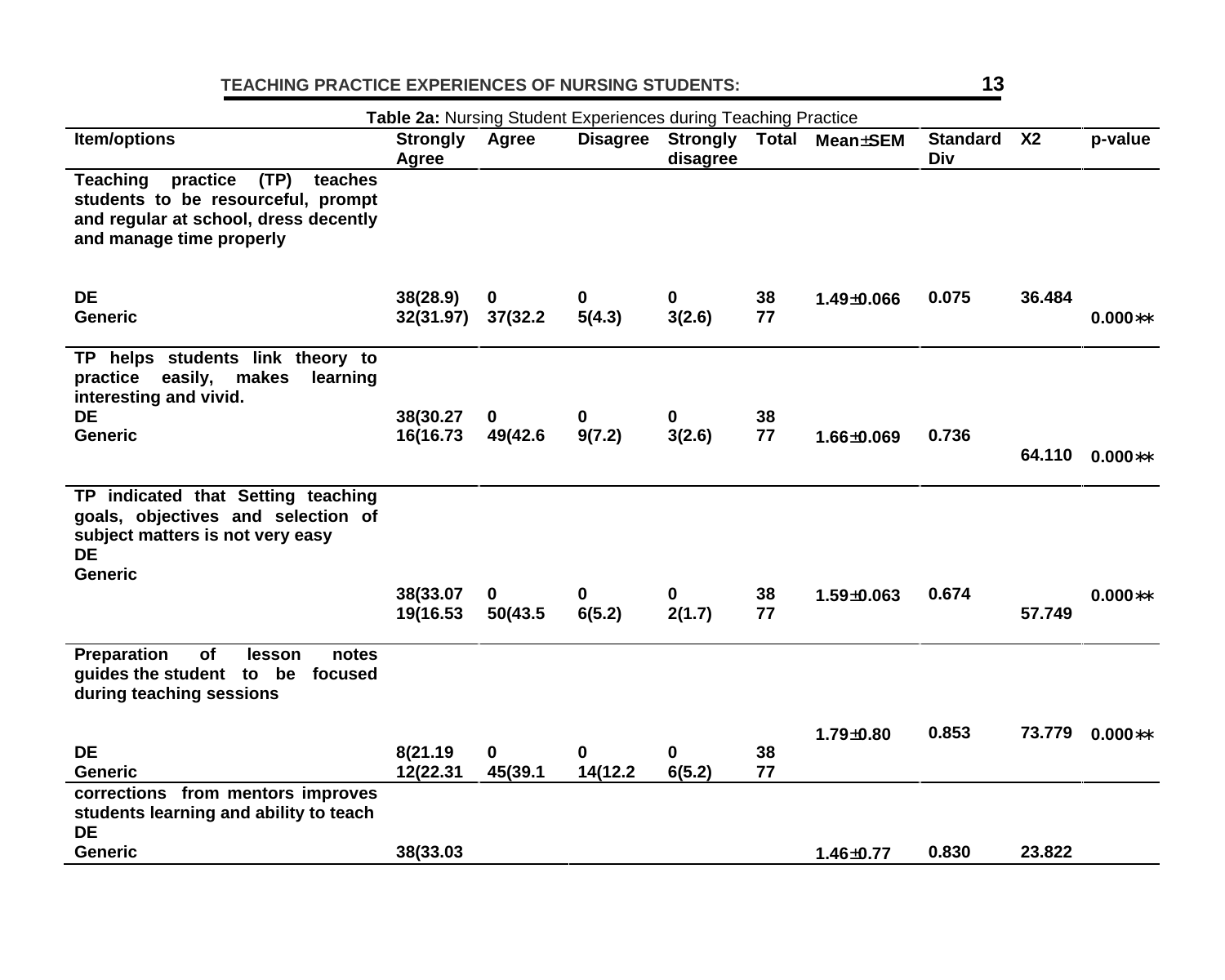|                                            | 43(37.37    |             | 0        | $\mathbf{0}$ | 38 |             |       |        | 0.000; ; |
|--------------------------------------------|-------------|-------------|----------|--------------|----|-------------|-------|--------|----------|
|                                            |             | 21(18.3     | 7(6.1)   | 6(5.2)       | 77 |             |       |        |          |
| <b>Questioning during</b>                  |             |             |          |              |    |             |       |        |          |
| Teaching is an                             |             |             |          |              |    |             |       |        |          |
| evaluation method to assess learners       |             |             |          |              |    |             |       |        |          |
| understanding of the subject matter        |             |             |          |              |    |             |       |        |          |
| presented                                  |             |             |          |              |    |             |       | 36.484 | 0.000; ; |
| <b>DE</b>                                  |             |             |          |              |    | 1.42 E0.051 |       |        |          |
| <b>Generic</b>                             |             |             |          |              |    |             | 0.546 |        |          |
|                                            | 38(53.82)   | $\bf{0}$    | 0        | 0            | 38 |             |       |        |          |
|                                            | 32 (7.08)   | 42(36.5     | 3(2.6)   | $\mathbf{0}$ | 77 |             |       |        |          |
| number<br>of<br>students<br>Large<br>at    |             |             |          |              |    |             |       |        |          |
| teaching practice schools<br>reduce        |             |             |          |              |    |             |       |        |          |
| teaching practice sessions for each        |             |             |          |              |    |             |       |        |          |
| student                                    |             |             |          |              |    |             |       |        |          |
| <b>DE</b>                                  | 38(37.82) 0 |             | 0        | $\bf{0}$     | 38 |             |       |        |          |
|                                            |             |             |          |              |    |             |       |        | 0.000; ; |
| <b>Generic</b>                             | 33(23.88)   | 40(34.8.0   | 4(3.5)   | 0            | 77 | 1.420E0.052 | 0.562 | 35.171 |          |
| <b>Using</b><br>instructional<br>materials |             |             |          |              |    |             |       |        |          |
| improves teaching                          |             |             |          |              |    |             |       |        |          |
| <b>DE</b>                                  |             |             |          |              |    |             |       |        | 0.000;   |
| <b>Generic</b>                             | 38(56.44)   | $\mathbf 0$ | 0        | 0            | 38 | 1.57 E0.77  | 0.829 | 36.484 |          |
|                                            | 32(4.46)    | 30(26.1)    | 10(8.7)  | 6(5.2)       | 77 |             |       |        |          |
| Regular practice of actual teaching        |             |             |          |              |    |             |       |        |          |
| provides better experience<br>than         |             |             |          |              |    |             |       |        |          |
| watching the regular teacher               |             |             |          |              |    |             |       |        |          |
| <b>DE</b>                                  |             |             |          |              |    | 1.59E0.085  | 0.917 | 30.268 | 0.000:   |
| Generic                                    | 38(52.72)   | $\mathbf 0$ | 0        | $\bf{0}$     | 38 |             |       |        |          |
|                                            | 37(12.49)   | 18 (15.7)   | 16(13.9) | 6(5.2)       | 77 |             |       |        |          |
|                                            |             |             |          |              |    |             |       |        |          |

**Note:** Numbers in parenthesis are the percentage of argument in each category of 115 respondents.

With the Chi-Square statistics significant (\*\*p<0.001), the null hypothesis is rejected at 0.05 level with the probabilities less than 0.001.

**Conclusion**: Nursing student experience is contingent on the Direct Entry and Generic Entry.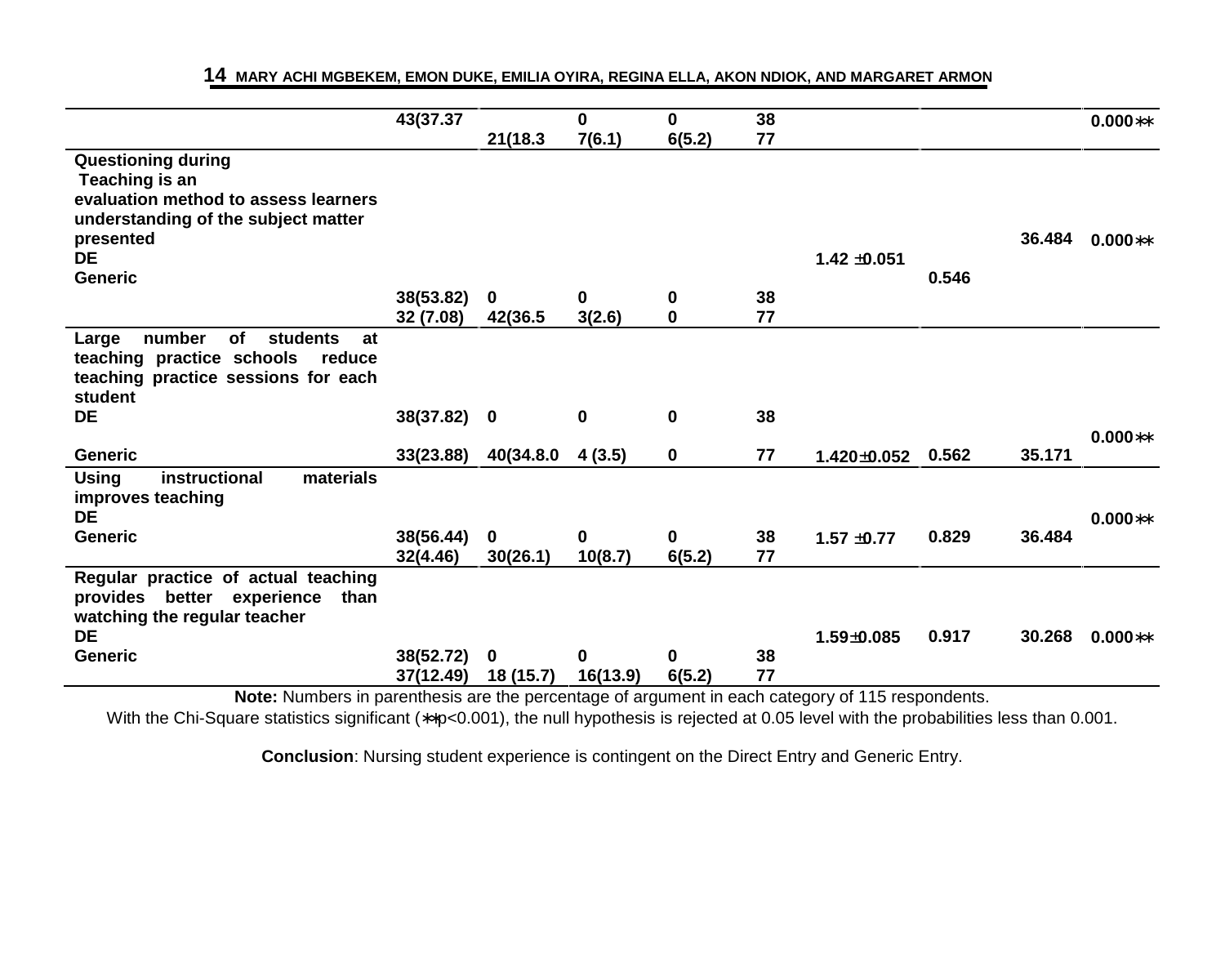# **TEACHING PRACTICE EXPERIENCES OF NURSING STUDENTS: 15**

| Table 2b: Areas of expectations expressed by the students                                                    |                          |                           |                 |                       |          |                  |                 |        |         |  |
|--------------------------------------------------------------------------------------------------------------|--------------------------|---------------------------|-----------------|-----------------------|----------|------------------|-----------------|--------|---------|--|
| Item/options                                                                                                 | <b>Strongly</b><br>Agree | Agree                     | <b>Disagree</b> | Strongly<br>disagreed | Total    | <b>MeanESEM</b>  | Standard<br>Div | $X^2$  | p-value |  |
| TP assist students set<br>goals and objectives that<br>guide teaching/learning<br>DE<br>Generic              | 38(33.04)<br>57(49.56)   | 0<br>18(15.7)             | 0<br>1(0.9)     | 0<br>1(0.9)           | 38<br>77 | $1.20 \pm 0.045$ | 0.481           | 11.948 | 0.008   |  |
| TP helps students build<br>professional network and<br>improve evidence-based<br>practice<br>DE<br>Generic   | 38(33.04<br>24(20.87)    | $\mathbf 0$<br>48(41.7)   | 0<br>3(2.6)     | 0<br>2(1.7)           | 38<br>77 | $1.52 \pm 0.060$ | 0.640           | 48.515 | 0.000   |  |
| TP helps in transferring<br>of theoretical knowledge<br>in practice area<br>DE<br>Generic                    | 38(33.04<br>37(32.17)    | 0<br>35(30.4)             | 0<br>5(4.3)     | 0<br>0                | 38<br>77 | $1.39 \pm 0.53$  | 0.573           | 30.268 | 0.000   |  |
| TP assist<br>students to<br>develop<br>questioning<br>ability to improve inquiry<br>ability<br>DE<br>Generic | 38(33.07<br>19(16.53     | $\overline{0}$<br>58(39.1 | 0<br>0          | 0<br>0                | 38<br>77 | $1.50 \pm 0.047$ | 0.502           | 57.749 | 0.000   |  |
| <b>TP</b><br>students<br>assist<br>acquire to write lesson<br>notes/method<br>DE<br>Generic                  | 38(33.06<br>42(36.54)    | 29(25.2                   | 0<br>6(5.2)     | 0<br>0                | 38<br>77 | $1.36 \pm 0.054$ | 0.580           | 24.830 | 0.000   |  |
| It<br>improves<br>personal<br>learning through<br>active<br>presented<br>DE<br>Generic                       | 38(33.06)<br>34(29.56)   | 0<br>30(26.1)             | 0<br>10(8.7)    | 0<br>3(2.6)           | 38<br>77 | $1.51 \pm 0.71$  | 0.765           | 33.894 | 0.000   |  |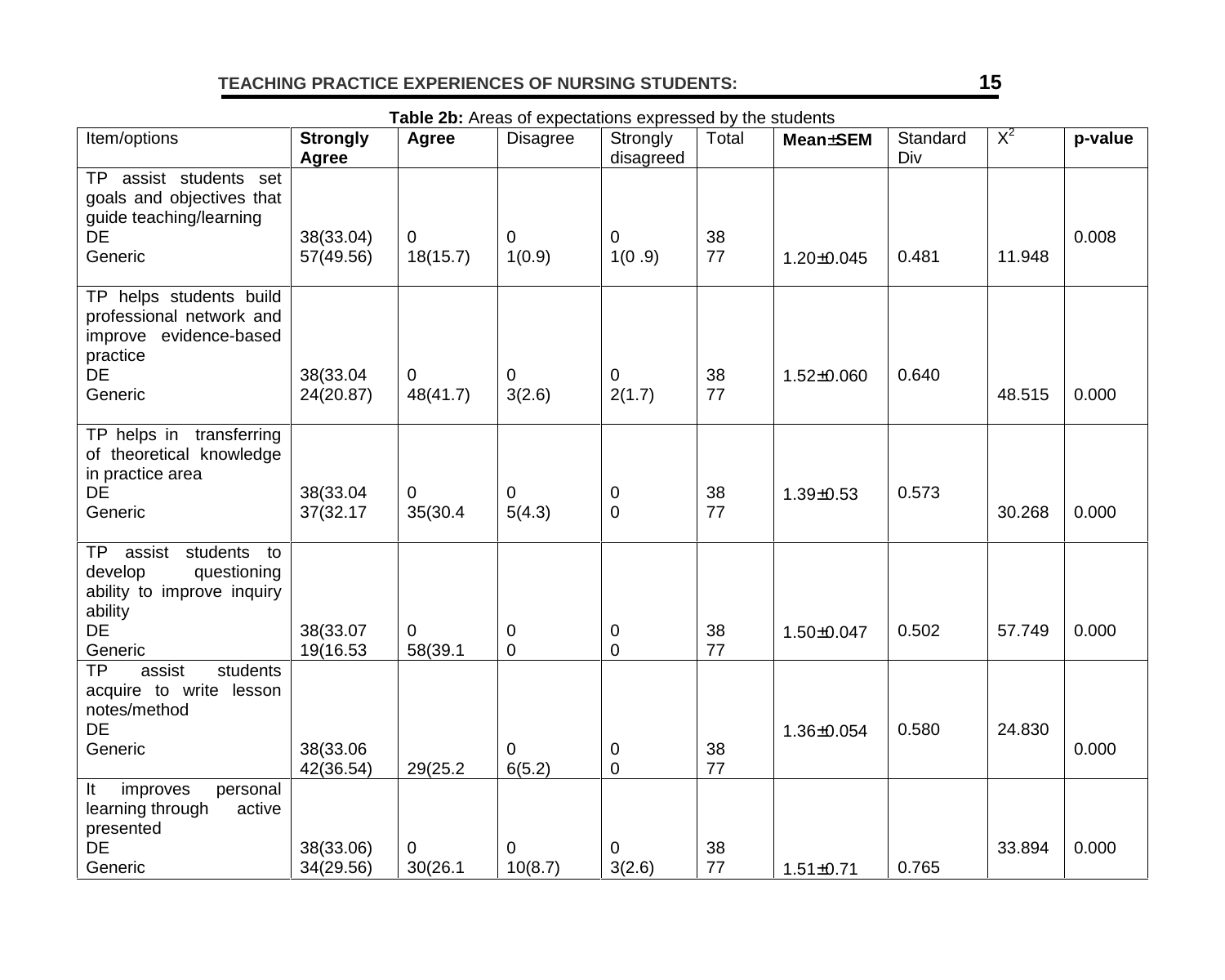| The art of classroom/time<br>management is learned                                                          |                       |                         |                         |                            |          |                  |       |             |       |
|-------------------------------------------------------------------------------------------------------------|-----------------------|-------------------------|-------------------------|----------------------------|----------|------------------|-------|-------------|-------|
| DE<br>Generic                                                                                               | 38(33.07)<br>19(16.53 | 0<br>45(39.1            | $\mathbf 0$<br>9(7.8)   | $\mathbf 0$<br>4(3.5)      | 38<br>77 | $1.65 \pm 0.072$ | 0.773 | 57.749      | 0.000 |
| TP<br>students<br>improves<br>communication abilities<br>DE<br>Generic                                      | 38(33.09)<br>3(2.61)  | $\mathbf 0$<br>44(38.3) | $\mathbf 0$<br>25(21.7) | $\mathbf 0$<br>5(4.3)      | 38<br>77 | $1.95 \pm 0.081$ | 0.867 | 102.43<br>3 | 0.000 |
| <b>TP</b><br>assist<br>students<br>utilize<br>identify,<br>and<br>develop<br>mentors/mentoring<br>abilities |                       |                         |                         |                            |          | $1.69 \pm 0.058$ | 0.626 | 85.130      | 0.000 |
| DE<br>Generic                                                                                               | 38(33.04<br>8(6.96)   | $\mathbf 0$<br>59(51.3) | 0<br>10(8.7)            | $\mathbf 0$<br>$\mathbf 0$ | 38<br>77 |                  |       |             |       |

**Note:** Numbers in parenthesis are the percentage of argument in each category of 115 respondents.

With the Chi-Square statistics significant (\*\*p<0.001), we reject the null hypothesis at 0.05 level with the probabilities less than 0.001.

**Conclusion**: Nursing student experience is contingent on the Direct Entry and Generic Entry.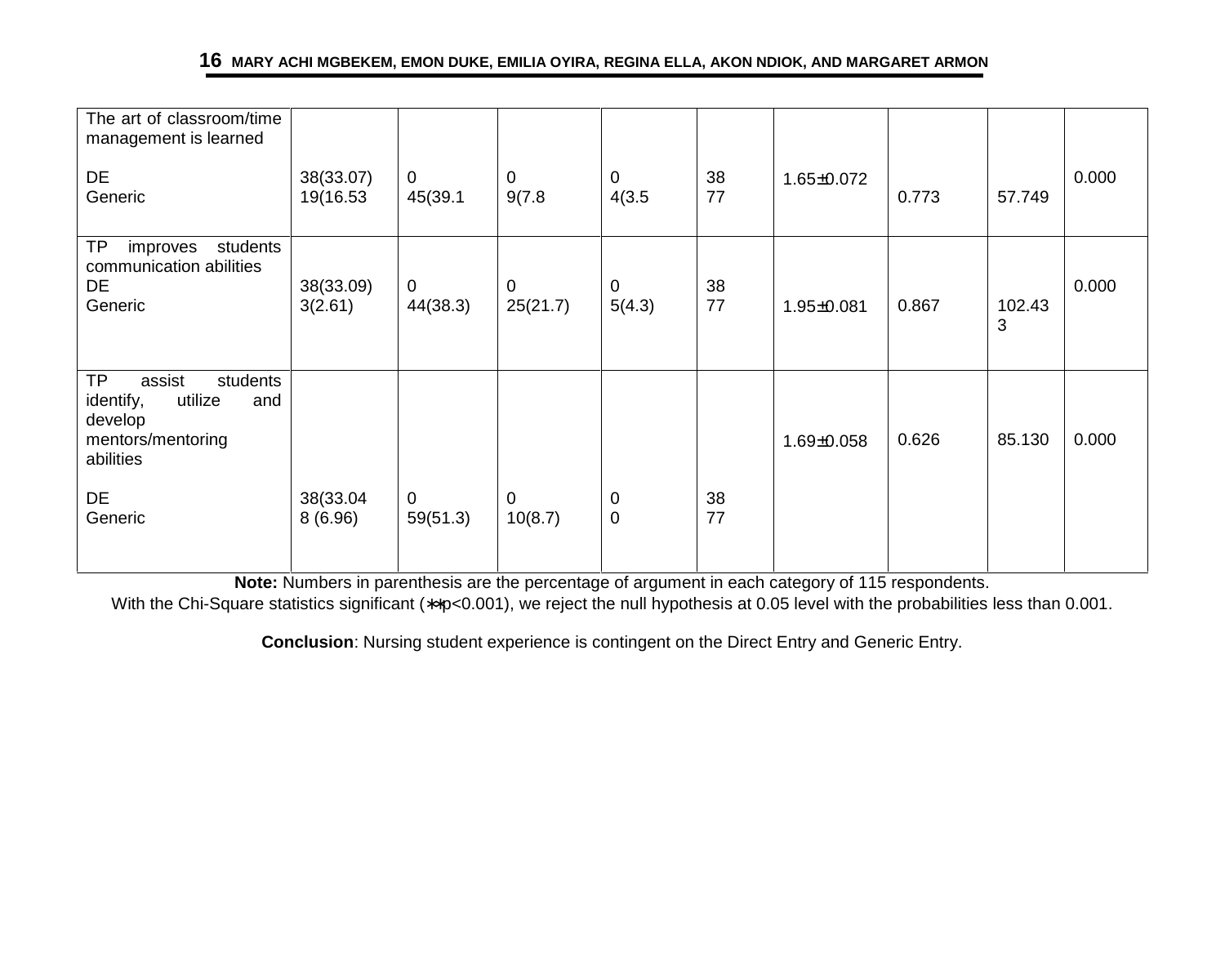# **TEACHING PRACTICE EXPERIENCES OF NURSING STUDENTS: 17**

| <b>Table 2c:</b> Showing perception of nursing students benefits of teaching practice |  |
|---------------------------------------------------------------------------------------|--|
|---------------------------------------------------------------------------------------|--|

| Item/options                                                                                                               | <b>Strongly</b><br>Agree | Agree         | <b>Disagree</b>          | Strongly<br>disagree     | Total    | <b>MeanESEM</b>  | Standard<br>Div | $X^2$  | p-value |
|----------------------------------------------------------------------------------------------------------------------------|--------------------------|---------------|--------------------------|--------------------------|----------|------------------|-----------------|--------|---------|
| TP teaches students the<br>art of being resourceful,<br>prompt and regular at<br>school<br>and<br>decent<br>dressing<br>DE | 38(37.78)                | 0             |                          |                          | 38       | $1.30 \pm 0.043$ | 0.462           | 24.830 |         |
| Generic                                                                                                                    | 42(31.82)                | 35(30.4)      | $\overline{\phantom{a}}$ |                          | 77       |                  |                 |        | 0.000   |
| The use of instructional<br>materials<br>improves<br>teaching/learning.<br><b>DE</b><br>Generic                            | 38(36.10<br>21(15.20)    | 0<br>44(38.3) | 0<br>12(10.4)            | $\blacksquare$           | 38<br>77 | $1.59 \pm 0.063$ | 0.674           | 53.867 | 0.000   |
| notes<br>Lesson<br>are<br>great guides for teaching<br>and learning                                                        |                          |               |                          |                          |          |                  |                 |        |         |
| DE<br>Generic                                                                                                              | 38(33.04<br>19(16.27     | 0<br>51(44.3) | 0<br>6(5.2)              | 0<br>1(0.9)              | 38<br>77 | $1.57 \pm 0.059$ | 0.636           | 57.749 | 0.000   |
| Supervision/mentoring by<br>teachers ensures quality<br>outcome<br>DE                                                      | 38(51.53                 | $\mathbf 0$   | 0                        | 0                        | 38       |                  |                 |        |         |
| Generic                                                                                                                    | 40(16.27                 | 32(27.8       | 4(3.5)                   | 1(0.9)                   | 77       | $1.37 \pm 0.056$ | 0.599           | 26.921 | 0.000   |
| Initial<br>observation<br>and<br>actual teaching provide<br>better experience                                              |                          |               |                          |                          |          |                  |                 |        |         |
| DE<br>Generic                                                                                                              | 38(33.03<br>43(37.37)    | 0<br>33(28.7  | 0<br>1(0.9)              | $\overline{\phantom{a}}$ | 38<br>77 | $1.30 \pm 0.045$ | 0.481           | 23.822 | 0.000   |
| is<br>Mentoring/supervision<br>asset for<br>essential<br>an<br>students'<br>Learning output                                |                          |               |                          |                          |          |                  |                 | 95.029 | 0.000   |
| DE                                                                                                                         | 38(20.30)                | $\pmb{0}$     | 0                        | 0                        | 38       |                  |                 |        |         |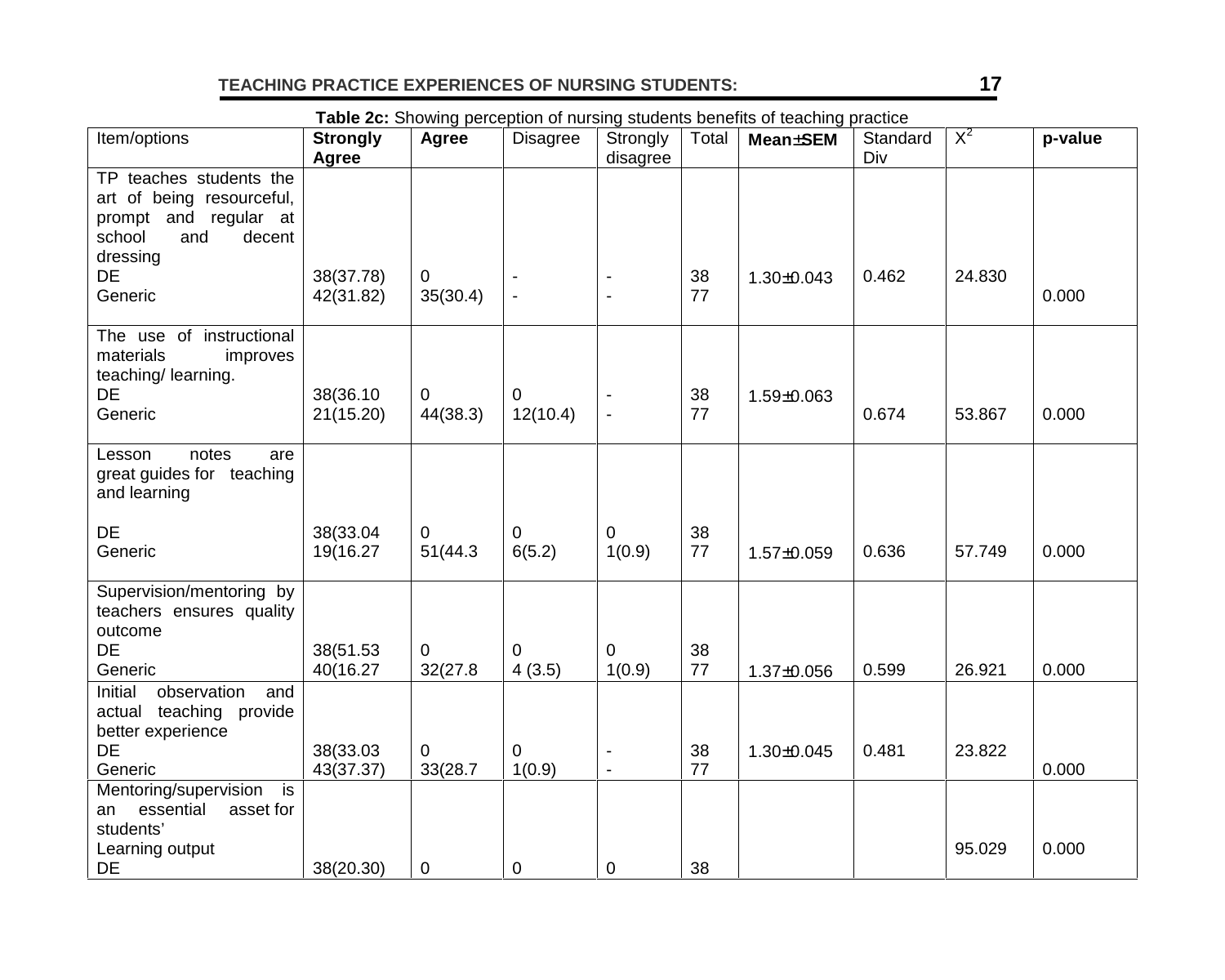| Generic                                                                                                                              | 5(17.10)              | 65(56.5               | 5(4.3)                  | 2(1.7)                | 77       | $1.701 \pm 0.59$ | 0.635 |         |       |
|--------------------------------------------------------------------------------------------------------------------------------------|-----------------------|-----------------------|-------------------------|-----------------------|----------|------------------|-------|---------|-------|
| <b>TP</b><br>encourages<br>professional networking                                                                                   |                       |                       |                         |                       |          |                  |       |         |       |
| DE<br>Generic                                                                                                                        | 38(33.07)<br>24(25.05 | $\pmb{0}$<br>31(27.0) | $\pmb{0}$<br>17(14.8)   | $\mathbf 0$<br>5(4.3) | 38<br>77 |                  | 0.635 | 48.515  | 0.000 |
|                                                                                                                                      |                       |                       |                         |                       |          | $1.70 \pm 0.059$ |       |         |       |
| <b>TP</b><br>students<br>improves<br>communication skills<br>DE<br>Generic                                                           | 38(19.38)<br>3(16.32) | 0<br>53(46.1)         | $\mathbf 0$<br>15(13.0) | $\mathbf 0$<br>6(5.2) | 38<br>77 | $1.88 \pm 0.77$  | 0.829 | 102.433 | 0.000 |
| Mutual understanding in<br>teaching<br>practice<br>environment<br>increase<br>opportunities<br>for social<br>change<br>DE<br>Generic | 38(20.72)<br>9(20.18) | 0<br>59(51.3)         | $\pmb{0}$<br>7(6.1)     | 0<br>2(1.7)           | 38<br>77 | 1.69±0.062       | 0.667 | 82.111  | 0.000 |
|                                                                                                                                      |                       |                       |                         |                       |          |                  |       |         |       |

**Note:** Numbers in parenthesis are the percentage of argument in each category of 115 respondents. With the Chi-Square statistics significant (\*\*p<0.001), we reject the null hypothesis at 0.05 level with the probabilities less than 0.001.

**Conclusion**: Nursing student experience is contingent on the Direct Entry and Generic Entry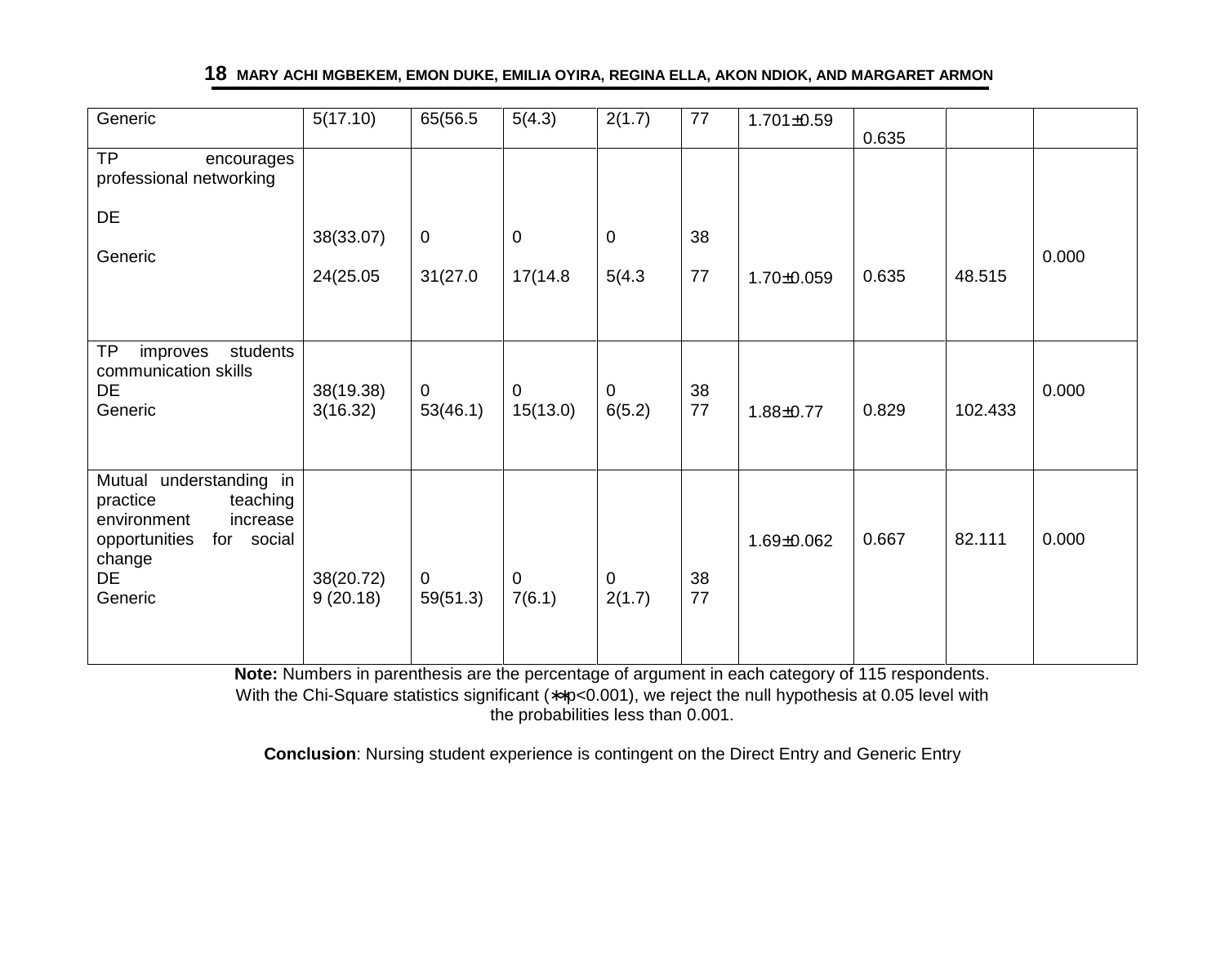# **DISCUSSION**

Professional teaching in nursing is an intentional activity that aims to facilitate learning. Specific areas or domains of knowledge and competence are compulsory for practice by nurse professionals (Nursing and Midwifery Council of Nigeria, 2008a). The domains require competent and assertive professionals who will improve and develop the domains for evidence-based care delivery. This developmental framework is reported (Moses et al, 2009, pp.175-6, Gruppen, et al, 2006) to build on healthcare professionals' existing expertise in supporting learning and encouraging further development and advancement of knowledge and competence. Findings from this study revealed that teaching practice is a valued part of nursing education that prepares students to become competent practitioners in any given context of the practice to promote good health and quick recovery.

Major themes identified in the data analysis reflected in both the questionnaire and the focused group discussions correlated with N&MCN developmental framework. The first theme identified was adequate preparation of students for teaching practice. The student teachers in this regard posited that it was not easy to translate theory into practice while sitting as learners except with constant practice in a simulation environment. This however, they while overcame with constant practice. Most of the respondents said that they found teaching very interesting as they were able to apply what they had learnt as they became conversant with the subject content. Student teachers appreciated their mentors who guided them with respect and patience as one of them commented: My mentor (class teacher) respected me even though I am a student teacher. She had patience in guiding me through the lesson plan. She ensured always that the students cooperated with me during my lesson classes. She inspired me to have confidence in myself. This kind of response indicates that the mentors were supportive and always willing to help.

Responses on teaching practice timing showed mixed feelings based on number of students within a school, availability of schools for actual classroom participation, lesson plan preparation and attendance for lectures and submission of assignments in the department.

This combination of activities is expressed as very demanding and very tiresome (Billings, & 2008). One student was quoted as saying "it was a big challenge having to do all that at the same time. Considering the act of class control, it was observed by most of the respondents that the learners were very difficult to control. This goes to say that effective teaching/learning cannot be achieved when there is lack of discipline and moral value. This could be attributed to the fact that some of the students were contemporaries to the nursing students' teachers. One of the students commented: often the students left their cell phones on in class this I found very disruptive. This observation was reported also by Marais & Meier, (2004, p. 223).

Teaching is a professional role of nursing (Billings & Halstead, 2008) that comes through careful and consistent instructions to build in the learner attributes that result in academic accountability and self-efficacy to make clinical judgment to qualify within a given discipline. It prepares students to become who can care and instruct effectively. The art of teaching prepares nurse professionals to function as a liaison officer for students, a variety of persons or groups. During nurse preparation periods, emphasis is put on teaching activity which involves ability to understand facts essential to healthcare settings appreciating the implications and responsibility to consequences of decision making during teaching (Bartels, 2007). In this capacity, the nurse effectively and efficiently facilitates the unrelenting crush of change through collaboration (Manion, 2011, p. 61) in care management. Teaching practice therefore is the chance for prospective nurse professionals to get into a classroom, be in charge, plan lessons and experience how to be responsible while under the supervision of a more experienced teacher (Ngidi & Sibaya, 2003, p.18, Marais & Meier, 2004, p. 221). However, when students on teaching practice are too many there will be likelihood of poor control, poor supervision and reduced students' class contact (Mhlongo, 1996, p. 28 McArthur-Rouse, 2008) thereby impacting on teaching and learning opportunities. A student teaching experience can be positive and beneficial, full of lessons that enables fitness for practice (Smith, 2005) or unhelpful if the students do not develop emotional and social intelligent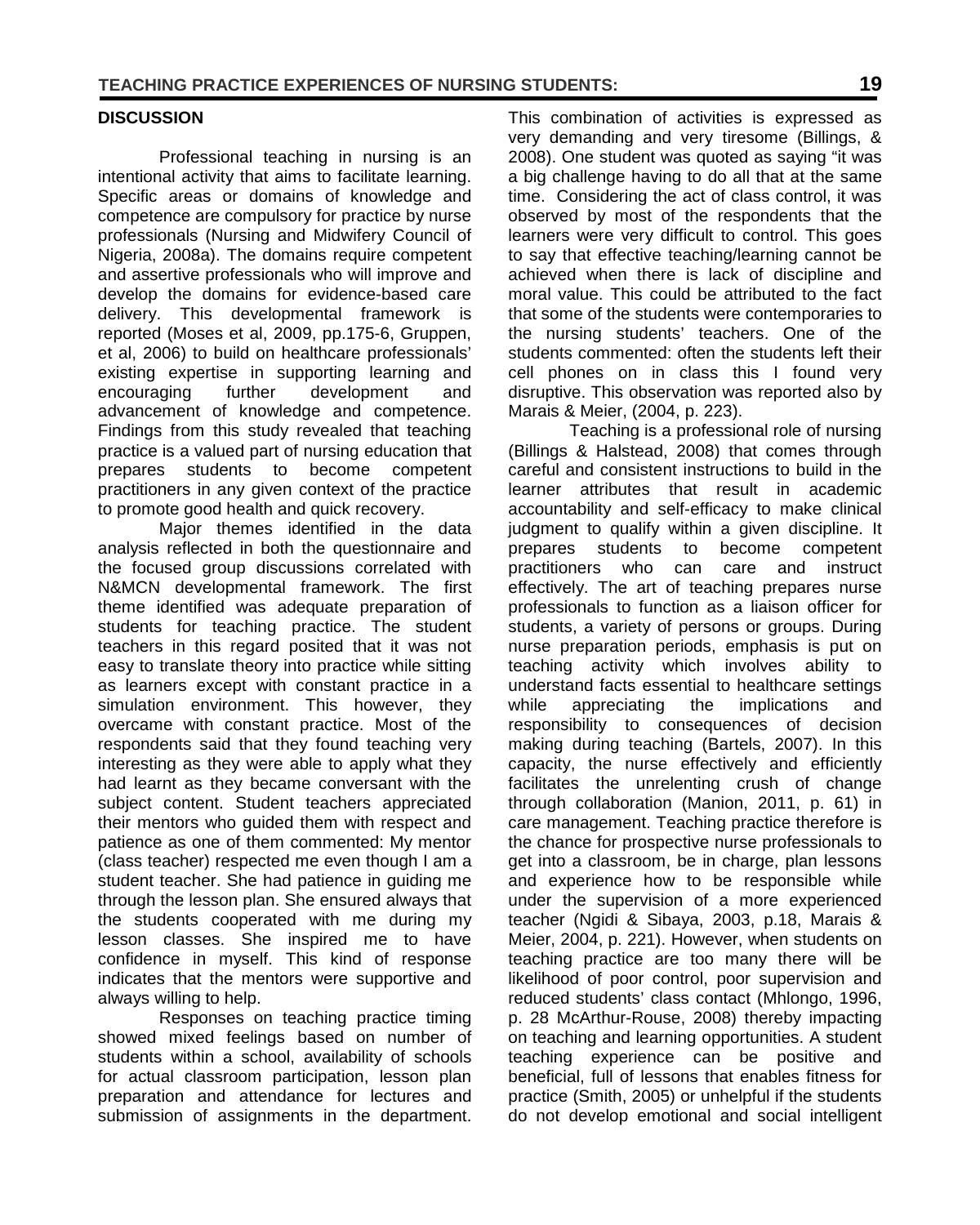competencies (Manion, 2011, p.32) to establish essential elements of a healthy relationship (trust, mutual respect, support and communication).

# **CONCLUSION AND RECOMMENDATIONS**

Teaching practice in this study is seen as an important component of nurse education which exposes students to real life teaching and learning environment. The exercise provided students opportunity to translate theory into practice as well as gain knowledge and skills to become effective and efficient nurse practitioners in any given practice setting (American Association of Colleges of Nursing, 2008b, Berwick, 2011, Manning, 2008). Although nursing student teachers reported to enjoy the teaching practice, many challenges significantly affected their ability to employ maximally the benefits that accrue from teaching practice (Bartels, 2007, Cronewett, 2014). Based on the reported experiences, it is recommended that teaching practice handbook be provided for uniformity of writing lesson notes. Students should be exposed to micro-teaching in class before being sent to the field.

# **REFERENCES**

- Aiken, L. H., Cheung, R. B and Olds, D. M., 2009. Education Policy Initiatives to address the nurse shortage in The United States. Health Affairs 28, no 4:w646-w656. Retrieved 15/10/2014 from http://content.healthaffairs.org/content/28 /4/w646.full.html
- American Association of Colleges of Nursing., 2008b. Nursing workforce development programs: Supporting the next generation of nurses and the faculty who educate them. Accessed at www.aacn.nche.edu/Government/pdf/Bro chureTitleVIII.pdf.

American Association of Colleges of Nursing., 2008c. Position statement on the preferred vision

of the profession in baccalaureate and graduate nursing programs. Accessed at www.aacn.nche.edu/Publications/positio ns/preferredvision.htm.

- American Nurses Association (ANA)., 2010. Nursing: Scope and Standards of Practice (2<sup>nd</sup> ed.). American Nurses' Association. Silver Spring, MD
- Bartels, J., 2005, January. Your career as a nurse educator. Imprint, 52, (1): 42-44.
- Bartels, J. E., 2007. Preparing nursing faculty for baccalaureate-level and graduate-level nursing programs: Role preparation for the academy. Journal of Nursing Education, 46, (4): 154-8.
- Berwick, D. M., 2011. Preparing Nurses for Participation in and Leadership of Continual Improvement. In: Institute of Medicine. The Future of Nursing: Leading **Change**, Advancing Health. Retrieved 15/10/2014 from:http;//www.nap.edu/catalog/12956.h tml 494-504
- Billings, D. M and Halstead, J. A., 2008. Teaching in nursing: A guide for faculty, 3<sup>rd</sup> ed. Philadelphia: Saunders Book Company.
- Broadley, M., 2008. Students' voices (and some associate reply). Early Education; 44, 17- 19.
- Buerhaus, P., Staiger, D. O and Auerbach, D. I.,
- 2008. The Future of the Nursing Workforce in the United States: Data, Trends and Implications. Boston: Jones and Bartlett Publishers.
- Burns, N and Grove, S., 2009. The practice of Nursing Research: Appraisal, synthesis and Generation of evidence  $(6<sup>th</sup>$  ed.). St. Louis Missouri. Saunders Elsevier.
- Caputi, L and Engelmann, L., 2004. Teaching nursing: The art and science, Volumes 1 and 2. Glen Ellyn, IL: College of DuPage Press.
- Concept to Classroom., 2004. Constructivism as a paradigm for teaching and learning. Retrieved from:http://www.13.org/edonlin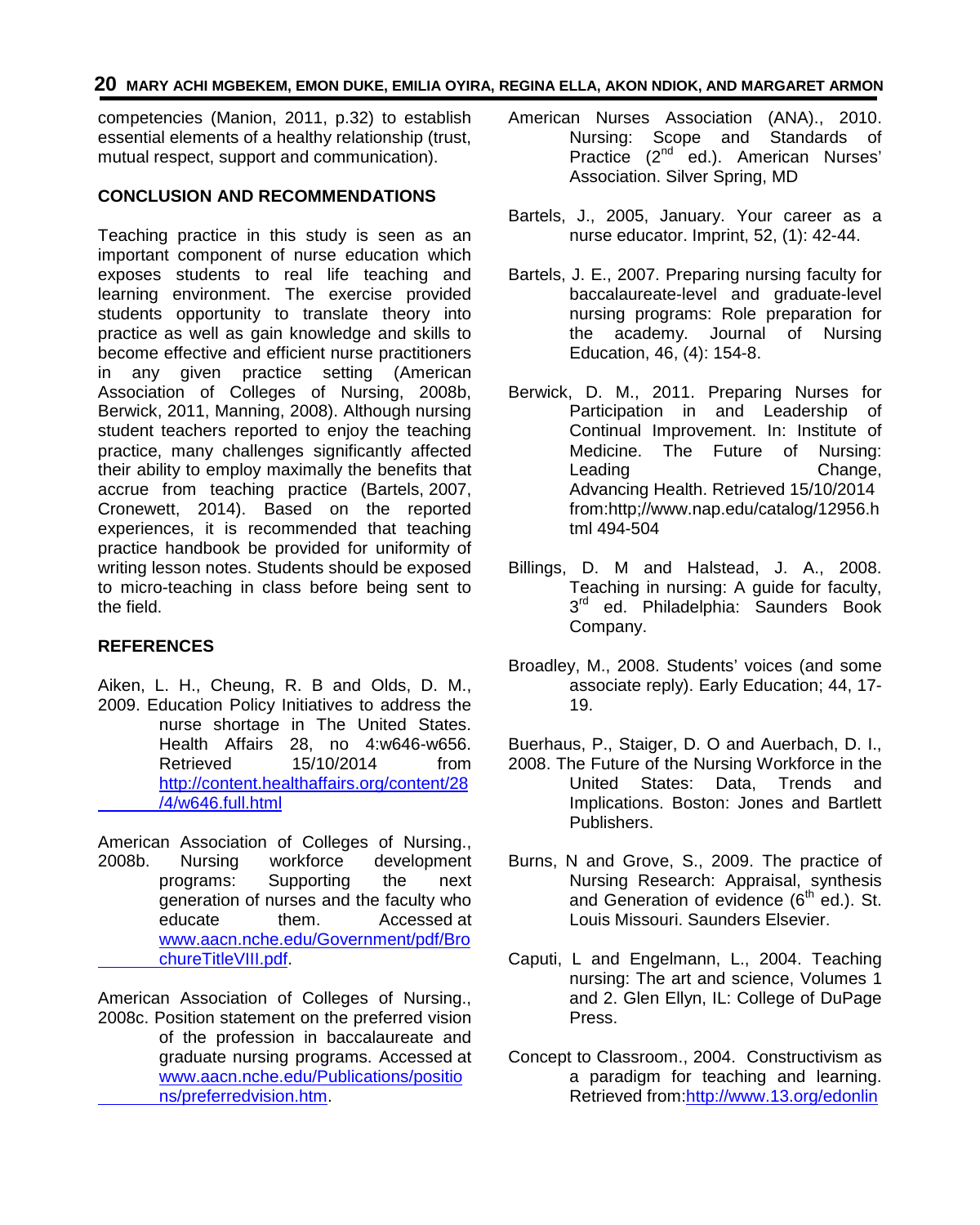e/concept2class/constructivism/index\_su b6.html

- Cronewett, L. R., 2014. The future of nursing education. In: Institute of Medicine (IOM). The Future of Nursing: Leading Change, Advancing Health. Retrieved 15/10/2014 from: http;//www.nap.edu/catalog/12956. html 477-493.
- Daniels, F. M., 2010. Response to national policy imperatives for nursing education: a Western Cape Case Study; Curationis, 33, (1): 42-48.
- Dolamo, B. L and Olubiyi, S. K., 2013. Nursing Education in Africa: South Africa, Nigeria and Ethiopia Experiences. International Journal of Nursing and Midwifery; 5, (2): 14-21.
- Downes, T., 2008. Student-teachers' experiences in using computers during teaching practice. Journal of Computer Assisted Learning, 9, (1): 17 – 33. doi: 10.1111/j.1365-2729.1993.tb00260.x.
- Ferrier-Kerr., 2003. Working together: Collaborative Strategies for developing effective professional relationships in the practicum. Retrieved from: http://www.aare.edu.au/03pap/fer03456. pdf
- Gruppa, I. D., Simpson, D., Searle, N. S., Robins,
- L., Irby, D. M and Mullan, P. B., 2006. Educational Fellowship Programs: Common themes and overarching issues. Academic Medicine; 81:990-4
- Herinckx, H., Munkvold, J. P., Winter, E and Tanner, C. A., 2014. A Measure to Evaluate Classroom Teaching Practices in Nursing. Nursing Education Perspectives: January 35, (1): 30-36. doi: http://dx.doi.org/10.5480/11-535.1
- Institute of Medicine (IOM)., 2001. Crossing the Quality Chasm: A New Health System for the  $21<sup>st</sup>$  Century. Washington DC: National Academy Press.
- Kiggundu, E and Nayimuli, S., 2009. Teaching Practice: a make or break phase for student teachers. South African Journal of Education, 25: 345-358.
- Lind, P., 2005. The perception of teacher education in relation to the teaching practicum, New Zealand Journal of Teachers' Work, 2, (1): 30.

Mabuda, B. T., Potgieter, E and Alberts, U. U.,

- 2008. Student nurses'experiences during clinical practice in the Limpopo Province. Curationis 31, (1): 19-27.
- Maloney, P., 2008. Planning a course. In B. Penn (ed.), Mastering the teaching role: A guide for nurse educators, pp. 89-96. Philadelphia: F. A. Davis.
- Manion, J. O., Morrison, K and Cohen., 2003. A guide to teaching practice. Retrieved from: www.books.google.com/books. Accessed 30th August, 2013 (23)
- Manion, J. O., 2011. From Management to Leadership: Strategies for Transforming Health Care (3th ed.). San Francisco, CA Jossey-Bass.
- Manning, L., 2008. Preparing students for the NCLEX-RN. In B. Penn (ed.), Mastering the teaching role: A guide for nurse educators, pp. 339-358. Philadelphia: F. A. Davis.
- Maphosa, C., Shumba, J and Shumba A., 2007. Mentorship for students on teaching practice in Zimbabwe: Are teachers getting a raw deal? South Africa Journal of Higher Education; 21: 296-307
- Marais, P and Meier, C., 2004. Hear our Voices: Student teacher's experience during prac tical teaching. Africa Education Review, 1 , (2): 220-233. DOI:10.1080/1814662040 8566281
- McArthur-Rouse, F. J., 2008. From expert to novice: An exploration of the experiences of new academic staff to a department of